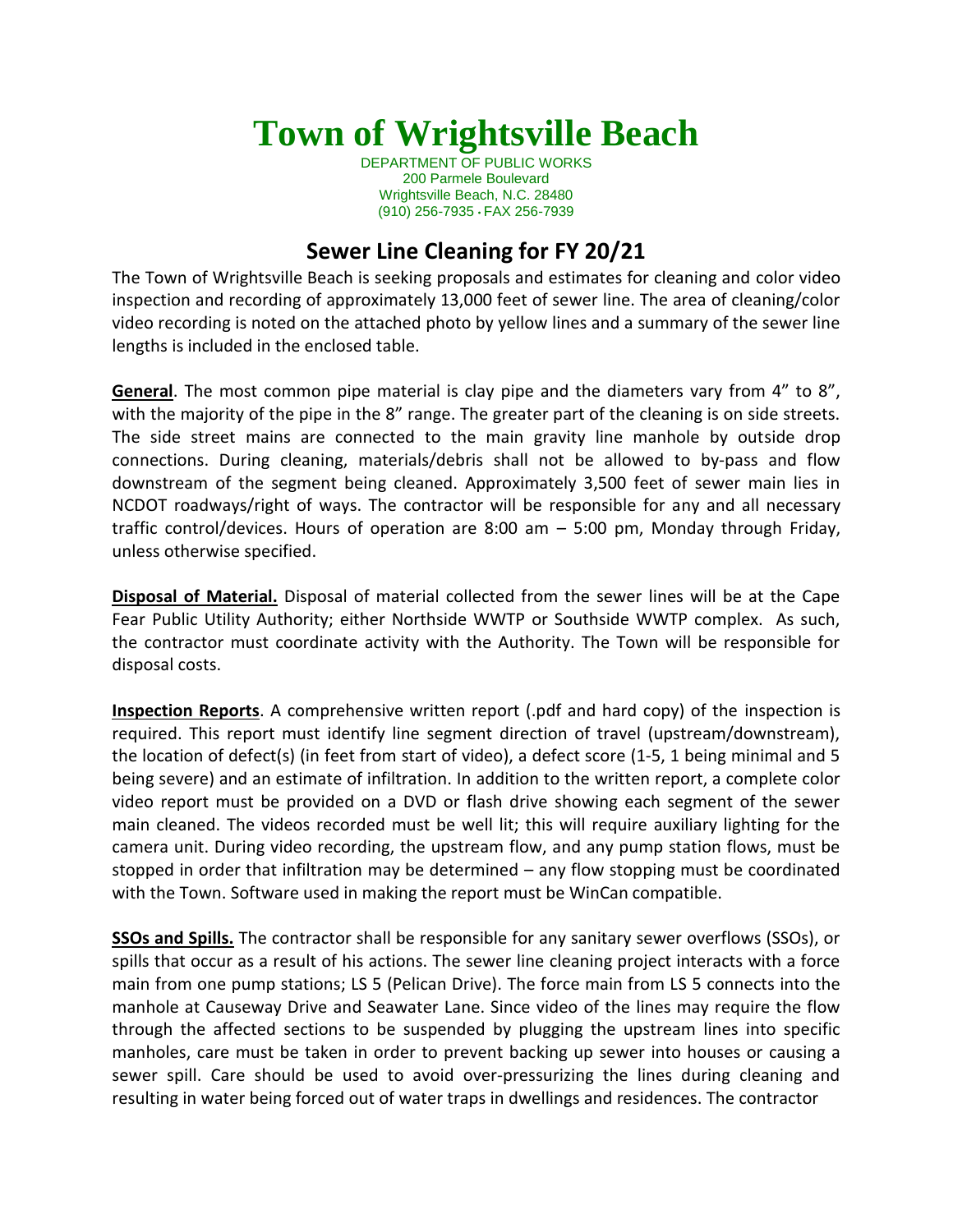may coordinate for use of the Town fire hydrants for water; Town‐provided backflow protection is required.

**Proposals/Bids.** Proposals/bids will be evaluated on the basis of combined clean and video pricing. All bids/proposals pricing should be per foot of sewer line and should show the price per foot to clean and the price per foot to video. Also included in the proposal should be any costs for mobilization/demobilization. Additional cleaning may be provided at the agreed upon rate. Proposals should be provided no later than 12/15/2020 at 12:00 pm. The work should be completed prior to 2/1/2021. The Town shall not be responsible for lost or damaged equipment and reserves the right to reject any and all bids. The successful bidder must provide copies of Workmen's Compensation Insurance and Liability Insurance (\$1,000,000) with the Town named as an additional insured.

For questions or additional information, contact:

Bill Fay Assistant Public Works Director Town of Wrightsville Beach 200 Parmele Blvd Wrightsville Beach, NC 28480 910‐256‐7935 [bfay@towb.org](mailto:bfay@towb.org)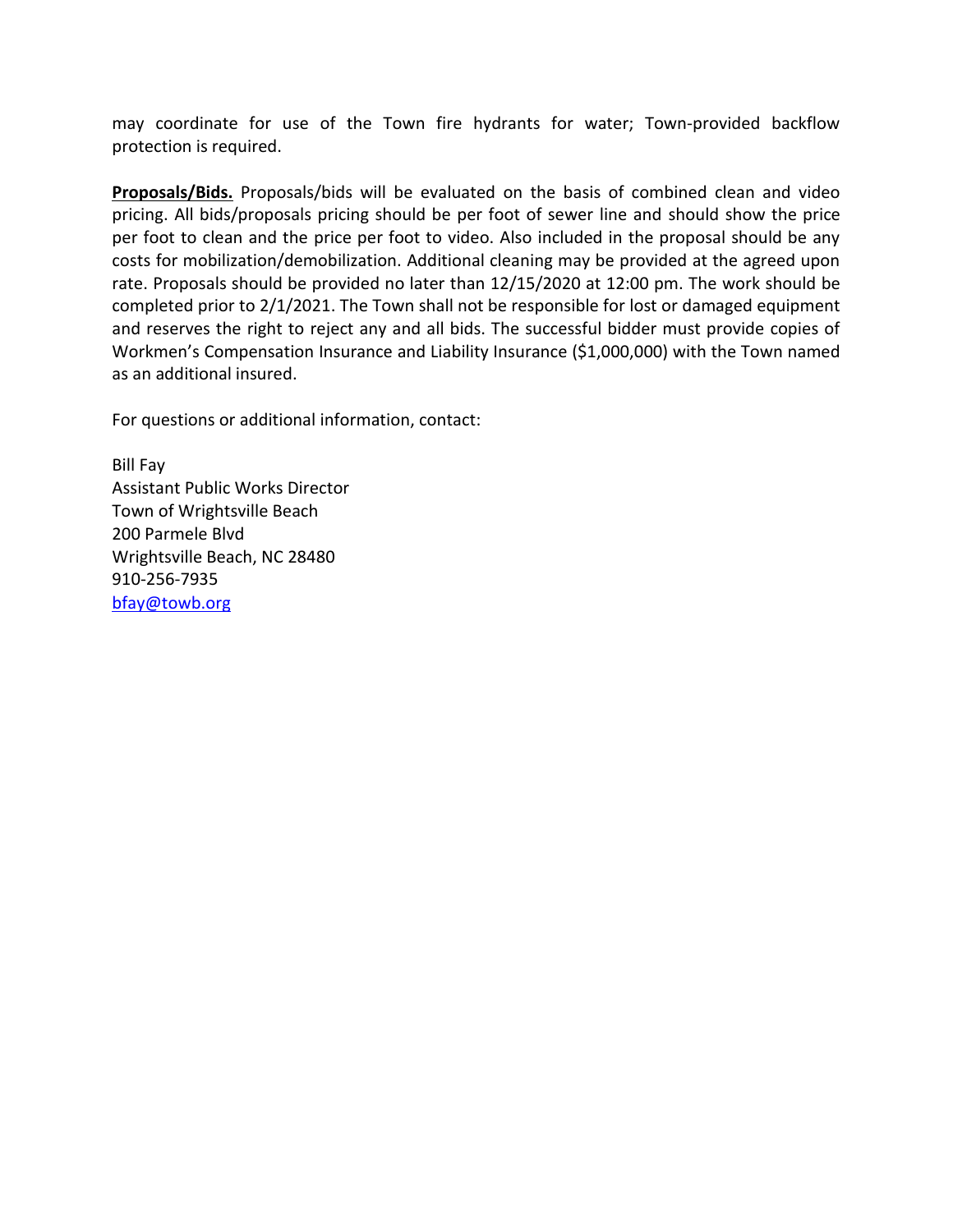

Sewer lines to be cleaned (highlighted in yellow)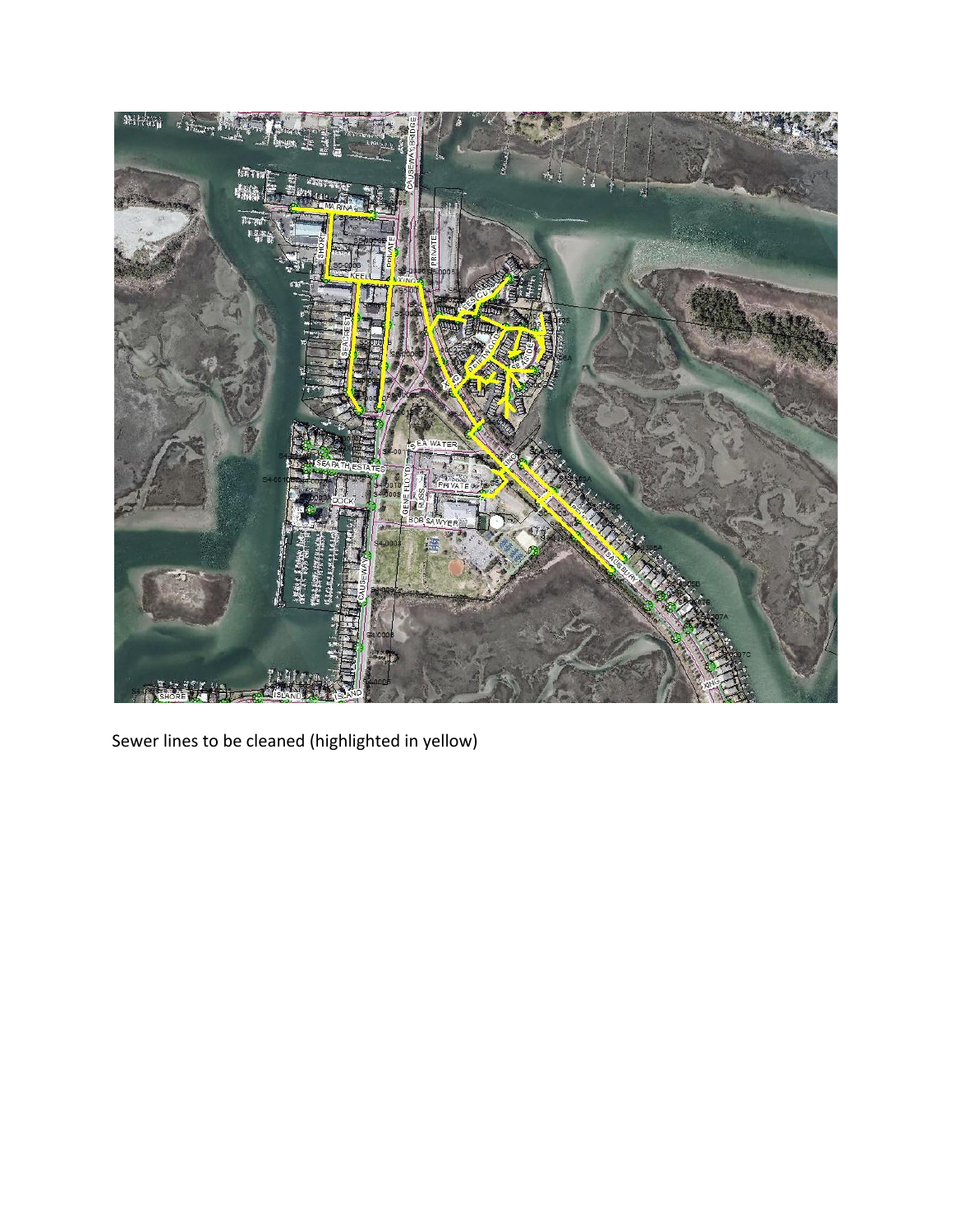| Line_ID     | <b>LENGTH</b> | SIZE            | <b>MATERIAL</b>           | Condition | Clean_date | Video_date | Comments |
|-------------|---------------|-----------------|---------------------------|-----------|------------|------------|----------|
| $5 - 0001$  | 62.7          | 8               | $\ensuremath{\text{VCP}}$ |           |            |            |          |
| $5 - 0002$  | 311.6         | 8               | <b>VCP</b>                |           |            |            |          |
| $5 - 0003$  | 163.7         | $\infty$        | VCP                       |           |            |            |          |
| $5 - 0004$  | 208.6         | $\,8\,$         | VCP                       |           |            |            |          |
| $5 - 0005$  | 181.8         | $6\phantom{.}$  | $\operatorname{PVC}$      |           |            |            |          |
| $5 - 0005A$ | 83.5          | 6               |                           |           |            |            |          |
| $5 - 0006$  | 69.0          | $6\overline{6}$ | VCP                       |           |            |            |          |
| $5 - 0007$  | 175.5         | $\,8\,$         | VCP                       |           |            |            |          |
| $5 - 0008$  | 178.1         | 8               | VCP                       |           |            |            |          |
| $5 - 0009$  | 145.3         | $\,8\,$         | VCP                       |           |            |            |          |
| $5 - 0010$  | 203.7         | 8               | VCP                       |           |            |            |          |
| $5 - 0011$  | 73.1          | $6\,$           | VCP                       |           |            |            |          |
| $5 - 0012$  | 85.3          | $6\overline{6}$ | VCP                       |           |            |            |          |
| $5 - 0013$  | 41.4          | $\infty$        | VCP                       |           |            |            |          |
| $5 - 0014$  | 111.1         | $6\phantom{.0}$ | VCP                       |           |            |            |          |
| $5 - 0015$  | 253.8         | 8               | <b>VCP</b>                |           |            |            |          |
| $5 - 0016$  | 129.1         | $\infty$        | VCP                       |           |            |            |          |
| $5 - 0017$  | 114.6         | $\infty$        | VCP                       |           |            |            |          |
| $5 - 0018$  | 107.3         | 8               | VCP                       |           |            |            |          |
| $5 - 0019$  | 74.5          | $8\,$           | VCP                       |           |            |            |          |
| $5 - 0019A$ | 135.4         | 6               |                           |           |            |            |          |
| $5 - 0020$  | 138.3         | $\,8\,$         | VCP                       |           |            |            |          |
| $5 - 0020A$ | 93.3          | $6\phantom{.}6$ | <b>VCP</b>                |           |            |            |          |
| $5 - 0020B$ | 87.3          | $6\,$           | $\ensuremath{\text{VCP}}$ |           |            |            |          |
| $5 - 0021$  | 209.9         | 8               | VCP                       |           |            |            |          |
| $5 - 0022$  | 57.7          | $8\,$           | VCP                       |           |            |            |          |
| $5 - 0023$  | 30.0          | $\,8\,$         | VCP                       |           |            |            |          |
| $5 - 0024$  | 34.2          | $\infty$        | VCP                       |           |            |            |          |
| $5 - 0025$  | 78.5          | $\,8\,$         | VCP                       |           |            |            |          |
| $5 - 0025$  | 250.8         | $\infty$        | VCP                       |           |            |            |          |

## **Summary Table of Lines to be Cleaned**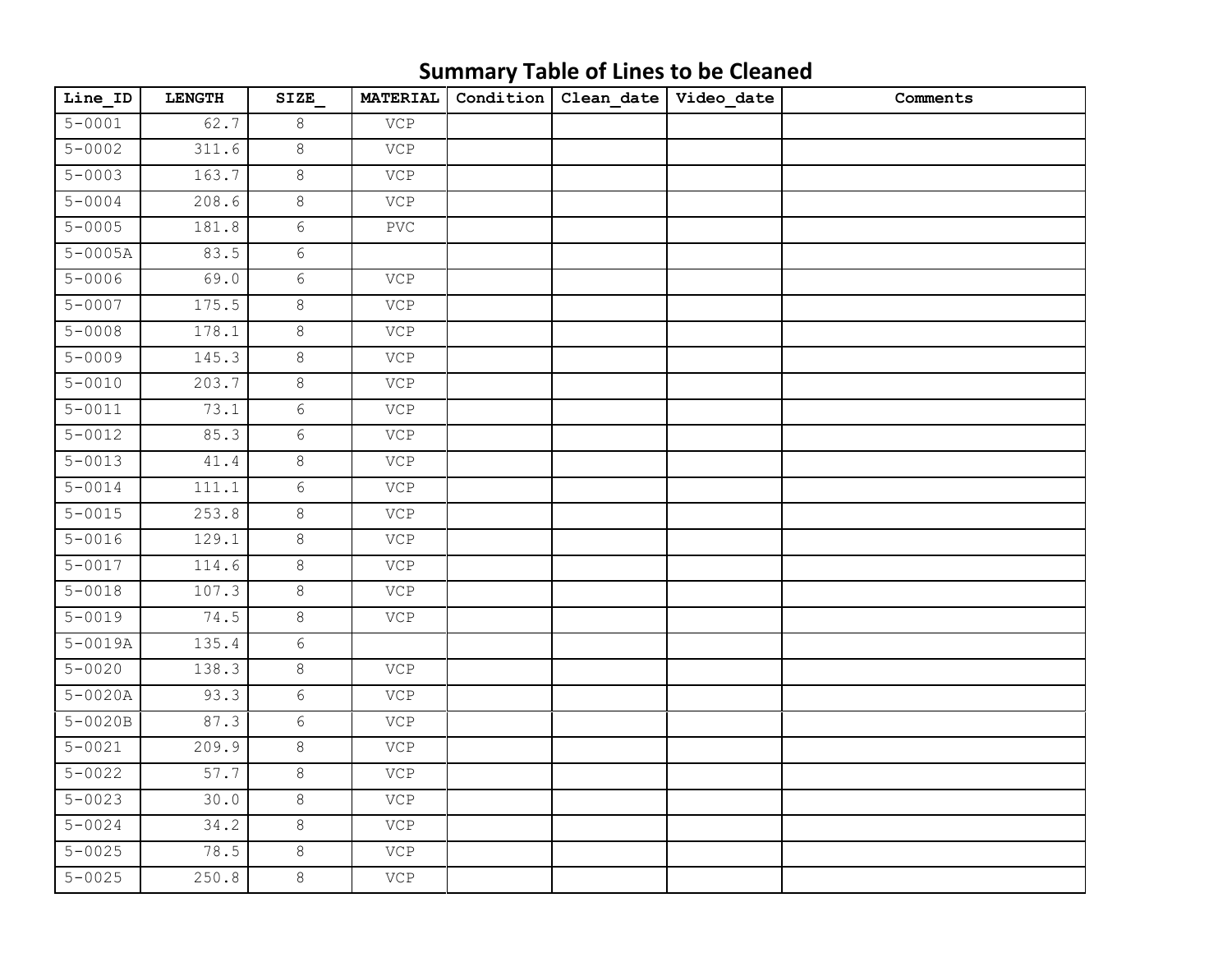| $5 - 0025A$ | 249.3 | 8        | VCP                       |  |  |
|-------------|-------|----------|---------------------------|--|--|
| $5 - 0026$  | 128.8 | 8        | VCP                       |  |  |
| $5 - 0027$  | 154.3 | $8\,$    | VCP                       |  |  |
| $5 - 0028$  | 62.2  | 8        | VCP                       |  |  |
| $5 - 0028A$ | 28.0  | 6        | $\operatorname{PVC}$      |  |  |
| $5 - 0029$  | 105.2 | $8\,$    | VCP                       |  |  |
| $5 - 0030$  | 90.2  | $8\,$    | VCP                       |  |  |
| $5 - 0031$  | 117.8 | $8\,$    | VCP                       |  |  |
| $5 - 0032$  | 176.2 | 8        | VCP                       |  |  |
| $5 - 0033$  | 360.4 | 8        | VCP                       |  |  |
| $5 - 0034$  | 218.4 | $\,8\,$  | VCP                       |  |  |
| $5 - 0035$  | 242.2 | $\infty$ | VCP                       |  |  |
| $5 - 0036$  | 249.6 | $8\,$    | VCP                       |  |  |
| $5 - 0037$  | 499.0 | 8        | VCP                       |  |  |
| $5 - 0038$  | 304.7 | 8        | VCP                       |  |  |
| $5 - 0039$  | 286.2 | 8        | VCP                       |  |  |
| $5 - 0040$  | 281.4 | $8\,$    | VCP                       |  |  |
| $5 - 0041$  | 282.6 | $8\,$    | VCP                       |  |  |
| $5 - 0042$  | 283.2 | $\infty$ | VCP                       |  |  |
| $5 - 0042A$ | 159.9 | $\circ$  |                           |  |  |
| $5 - 0043$  | 158.9 | 8        | VCP                       |  |  |
| $5 - 0044$  | 12.7  | 8        | VCP                       |  |  |
| $5 - 0045$  | 217.5 | $8\,$    | VCP                       |  |  |
| $5 - 0046$  | 315.0 | 8        | VCP                       |  |  |
| $5 - 0047$  | 315.6 | 8        | VCP                       |  |  |
| $5 - 0048$  | 79.8  | 8        | VCP                       |  |  |
| $5 - 0048$  | 309.4 | 8        | VCP                       |  |  |
| $5 - 0049$  | 372.6 | 8        | $\ensuremath{\text{VCP}}$ |  |  |
| $5 - 0050$  | 373.0 | $\,8\,$  | VCP                       |  |  |
| $5 - 0051$  | 117.0 | $\,8\,$  | VCP                       |  |  |
| $5 - 0052$  | 304.9 | $\,8\,$  | VCP                       |  |  |
| $5 - 0053$  | 301.7 | 8        | VCP                       |  |  |